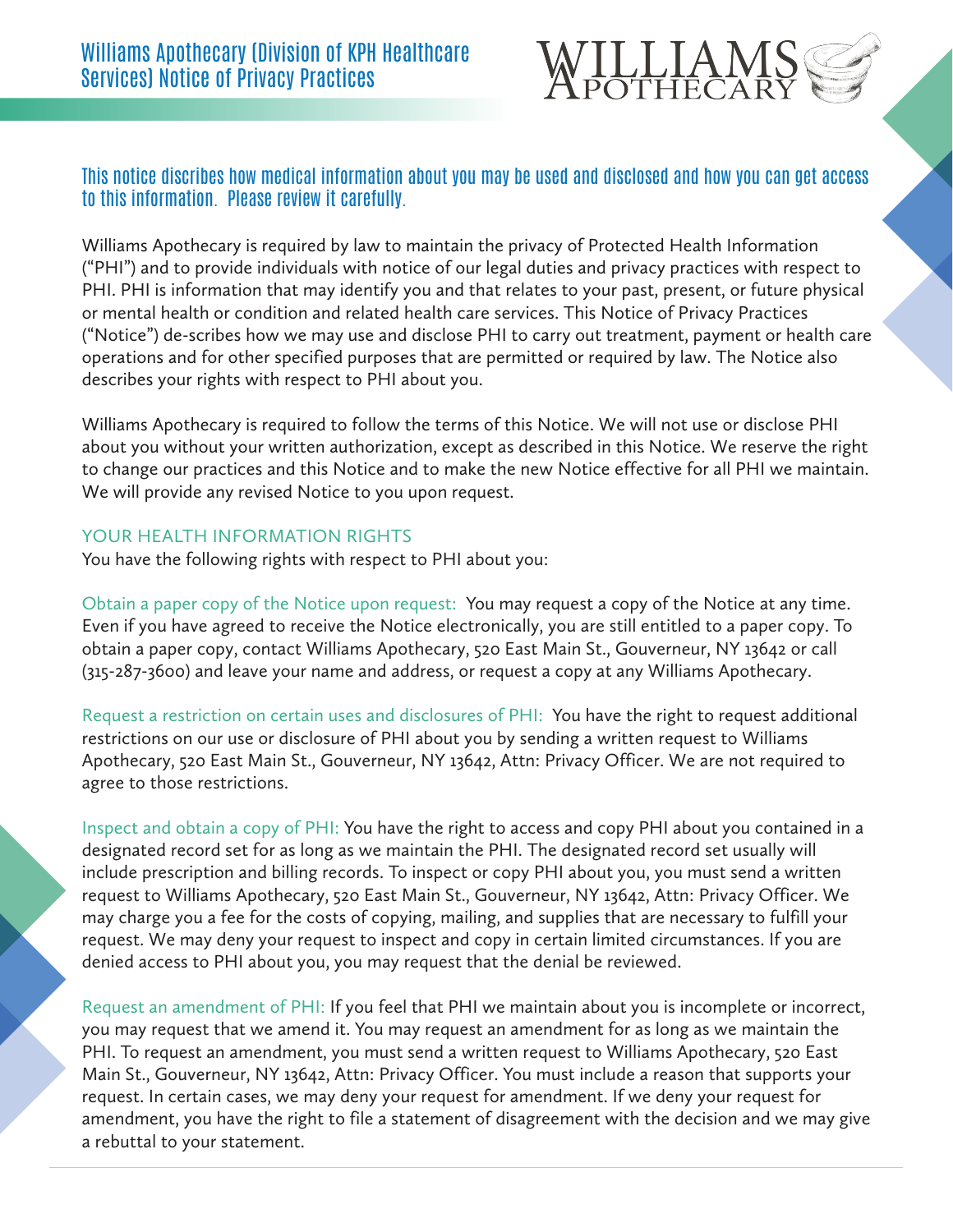Receive an accounting of disclosures of PHI: You have the right to receive an accounting of the disclosures we have made of PHI about you after April 14, 2003 for most purposes other than treatment, payment, or health care operations. The accounting will exclude certain disclosures, such as disclosures made directly to you, disclosures you authorize, disclosures to friends or family members involved in your care, and disclosures for notification purposes. The right to receive an accounting is subject to certain other exceptions, restrictions, and limitations. To request an accounting, you must submit a request in writing to Williams Apothecary, 520 East Main St., Gouverneur, NY 13642, Attn: Privacy Officer. Your request must specify the time period, but may not be longer than six years. The first accounting you request within a 12 month period will be provided free of charge, but you may be charged for the cost of providing additional accountings. We will notify you of the cost involved and you may choose to withdraw or modify your request at that time.

Request communications of PHI by alternative means or at alternative locations: For instance, you may request that we contact you about pharmacy matters only in writing or at a different residence or post office box. To request confidential communications of PHI about you, you must submit a request in writing to Williams Apothecary, 520 East Main St., Gouverneur, NY 13642, Attn: Privacy Officer. Your request must state how or where you would like to be contacted. We will accommodate all reasonable re-quests.

## EXAMPLES OF HOW WE MAY USE AND DISCLOSE PHI

The following are descriptions and examples of ways we use and disclose PHI:

Treatment: For example, we will use PHI to dispense prescription medications to you, which will include pharmacists and other persons involved in the dispensing function. We will document in your record information related to the medications dispensed to you and services provided to you. We also may contact you to provide refill reminders or information about treatment alternatives or other health-related benefits and services that may be of interest to you.

Payment: For example, we will contact your insurer or pharmacy benefit manager to determine wheth-er it will pay for your prescription and the amount of your co-payment. We will bill you or a third-party payer for the cost of prescription medications dispensed to you. The information on or accompanying the bill may include information that identifies you, as well as the prescriptions you are taking.

Health care operations: For example, we may use information in your health record to monitor the performance of the pharmacists providing treatment to you. This information will be used in an effort to continually improve the quality and effectiveness of the health care and service we provide. We also are permitted to use or disclose your PHI for the following purposes. However, we may never have reason to make some of these disclosures.

Business associates: There are some services provided by us through contracts with third parties, which are known as "business associates." When these services are contracted for, we may disclose PHI about you to our business associate so that they can perform the job we have asked them to do and, if ap-plicable, bill you or your third-party payer for services rendered. To protect PHI about you, we require the business associate to appropriately safeguard the PHI. Communication with individuals involved in your care or payment for your care: Health professionals such as pharmacists, using their professional judgment, may disclose to a family member, other relative, close personal friend or any person you identify, PHI relevant to that person's involvement in your care or payment related to your care. For example, we may allow a friend or family member to pick up a prescription on your behalf.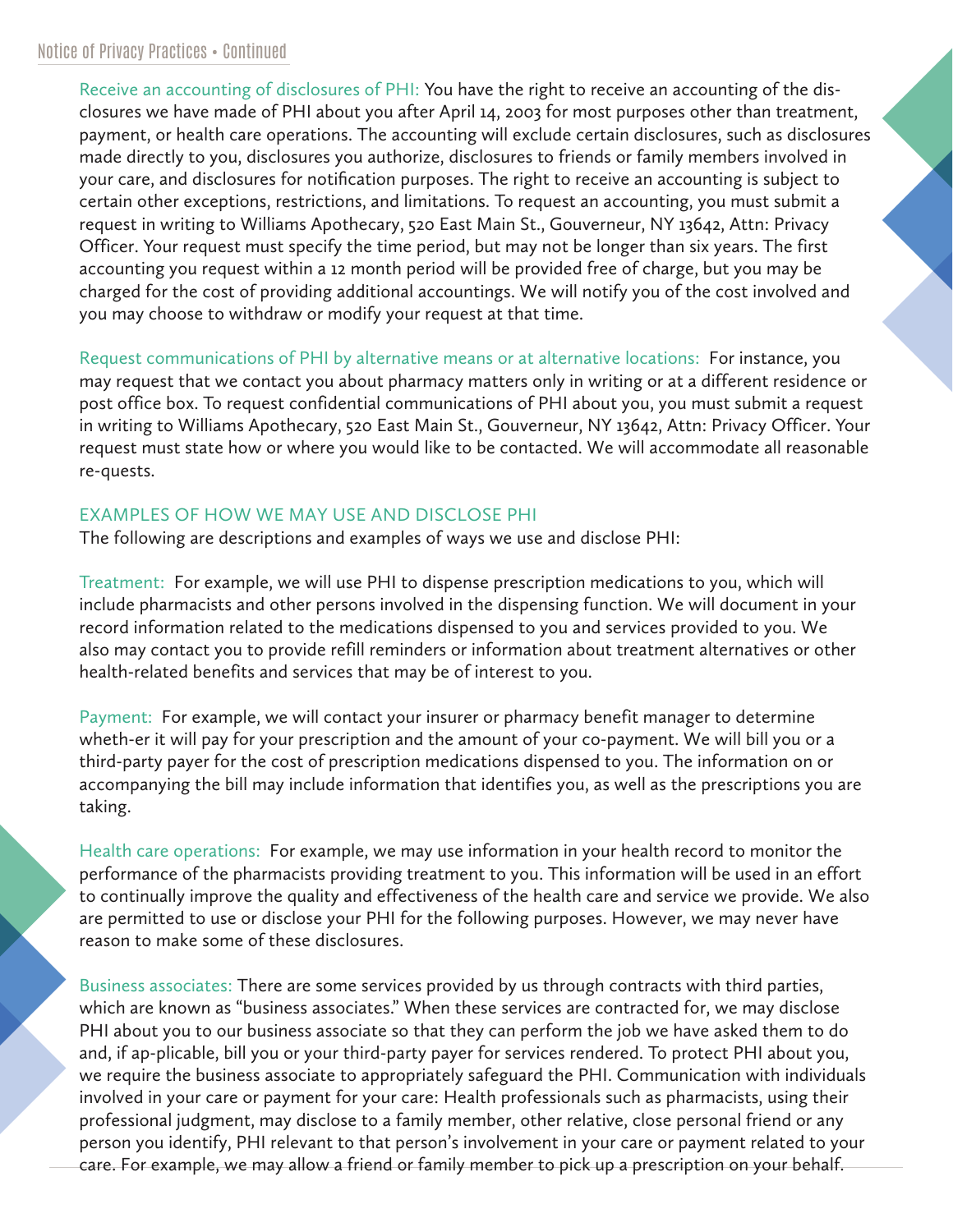Food and Drug Administration (FDA): We may disclose to the FDA, or persons under the jurisdiction of the FDA, PHI relative to adverse events with respect to drugs, foods, supplements, products and product defects, or post marketing surveillance information to enable product recalls, repairs, or replacement.

Worker's compensation: We may disclose PHI about you as authorized by and as necessary to comply with laws relating to worker's compensation or similar programs established by law.

Public health: As required or permitted by law, we may disclose PHI about you to public health or legal authorities charged with preventing or controlling disease, injury, or disability.

Law enforcement: We may disclose PHI about you for law enforcement purposes as required by law or in response to a valid subpoena or other legal process.

As required by law: We must disclose PHI about you when required to do so by law.

Health oversight activities: We may disclose PHI about you to an oversight agency for activities authorized by law. These oversight activities include audits, investigations, and inspections, as necessary for our licensure and for the government to monitor the health care system, government programs, and compliance with civil rights laws.

Judicial and administrative proceedings: If you are involved in a lawsuit or a dispute, we may disclose PHI about you in response to a court or administrative order. We may also disclose PHI about you in response to a subpoena, discovery request, or other lawful process by someone else involved in the dispute, but only if efforts have been made to notify you about the request or to obtain an order protecting the requested PHI.

Research: We may disclose PHI about you to researchers when their research has been approved by an institutional review board that has reviewed the research proposal and established protocols to ensure the privacy of your information.

Coroners, medical examiners, and funeral directors: We may release PHI about you to a coroner or medical examiner. This may be necessary, for example, to identify a deceased person or determine the cause of death. We may also disclose PHI to funeral directors consistent with applicable law to carry out their duties.

Organ or tissue procurement organizations: Consistent with applicable law, we may disclose PHI about you to organ procurement organizations or other entities engaged in the procurement, banking, or transplantation of organs for the purpose of tissue donation and transplant.

Notification: We may use or disclose PHI about you to notify or assist in notifying a family member, personal representative, or another person responsible for your care, your location, and your general condition.

Correctional institution: If you are or become an inmate of a correctional institution, we may disclose PHI to the institution or its agents when necessary for your health or the health and safety of others.